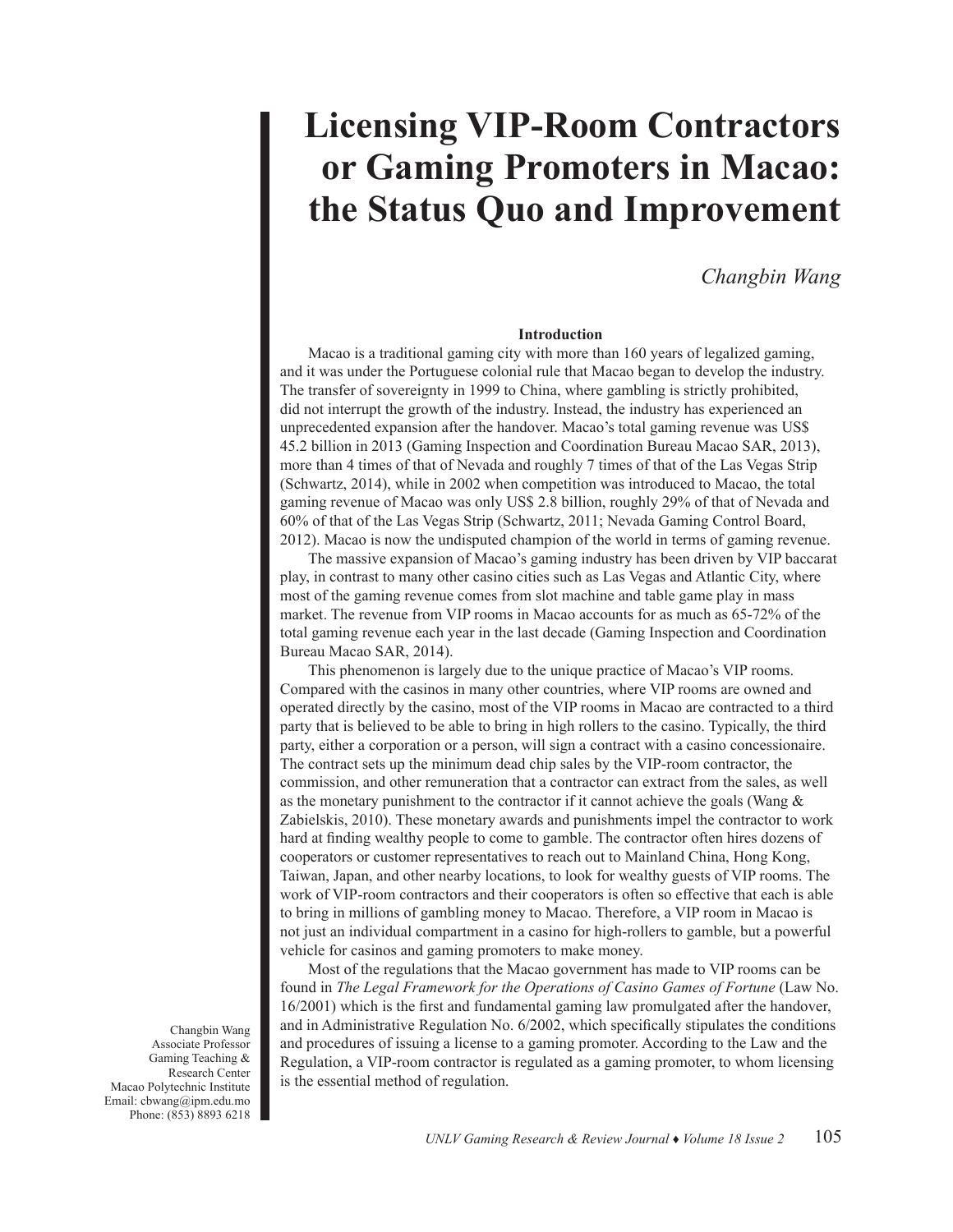It has been over ten years since the Law and the Regulation took effect. Is the regulation effective enough to deter unfitted people from entering into the gaming industry?

This paper tries to answer the question and give a critical review of both the Law and the Regulation. The first section of this paper will explain why a VIP contractor is regulated as a gaming promoter, while the cooperators or customer representatives are not. The second section will discuss the licensing requirements to become a gaming promoter in Macao. The third section will address the improvement of Macao's regulation on gaming promoters. The fourth section will be devoted to analyzing the difficulties that the Macao government has encountered in order to strengthen the regulation system, followed by a summary section.

# **VIP-Room Contractors Licensed as Gaming Promoters**

A VIP-room contractor is treated as a gaming promoter because their key function is to bring in high rollers to gamble in a casino. A contractor does not own or operate a VIP room, as most of the operation is carried out by the casino concessionaire. The dealers and the managers in a VIP room are employees of the casino concessionaire, who also supplies and operates all the gambling equipment and operations. The casino concessionaire also owns the house advantage, the gambling opponent of a high roller in a VIP room, rather than the contractor (Wang  $\&$  Zabielskis, 2010). The fundamental role of the contractor is to provide a variety of services such as transportation, accommodation, recreation activities, credits arrangement and gaming debt collection to the high rollers in order to entice and facilitate them to come to Macao. Therefore, a VIP-room contractor is essentially an intermediary, or agent, in the gaming business. The Law No. 16/2001 defines a gaming promoter as an agent to promote games of chance in casinos by facilitating gamblers, especially in transportation, accommodation and entertainment, so as to receive a commission or other remuneration paid by a concessionaire (Article 2(6)). The work of a VIP-room contractor exactly falls into the scope of this definition.

Another group of people in the VIP rooms, the cooperators or customer representatives of a contractor, do essentially the same work as that of a VIP-room contractor. The cooperators or customer representatives do most of the legwork to obtain high rollers. In most of the cases practically, it is the cooperator rather than the contractor who manages to approach, make friends with and introduce the high rollers to the casino.

Is a cooperator treated as a gaming promoter? The answer is no. The Law No. 6/2001 provides the definition of gaming promoter as a gaming promoter who receives "a commission or other remuneration paid by a concessionaire." In other words, if a person receives commission or payment not directly from a concessionaire, she/he is not treated as a gaming promoter. A cooperator or customer representative, who receives commission or payment from a VIP-room contractor rather than directly from a concessionaire, is thus not treated as a gaming promoter. This delineation was further confirmed by a news release in the process of formulating the Administrative Regulation No. 6/2002 as saying: "gaming promoters are all the people who have direct relationship with a concessionaire (i.e., signing a contract in between), provide service to the concessionaire and receive remuneration from the concessionaire," while "those people who have direct relationship with a gaming promoter, provide service for the gaming promoter and receive remuneration from the gaming promoter" are the cooperators of the gaming promoter.

According to the Law and the Regulation, a gaming promoter or a VIP-room contractor must be licensed before beginning business (Article 23(1)) while a cooperator or customer representative is not required to apply for a license. The VIP-room contractor, however, is required to submit the name list of cooperators, together with their criminal records, to the regulatory body.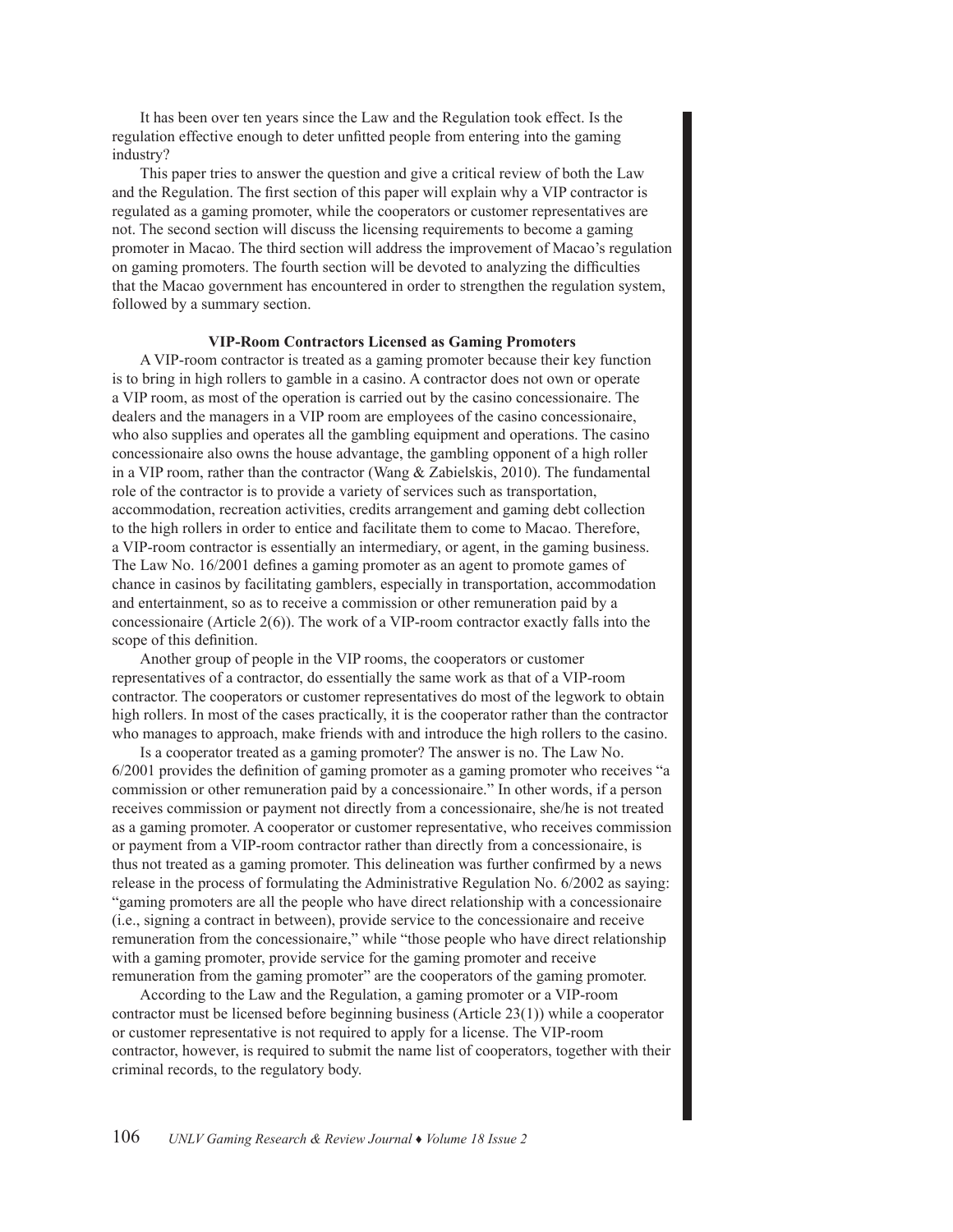# **Gaming Promoter Requirements**

The following requirements must be met before a license is issued to a gaming promoter in Macao:

#### *1. A gaming promoter should be a commercial entrepreneur*

Article 3 of the Administrative Regulation of No. 6/2002 provides that only a corporation or an individual commercial entrepreneur can be a gaming promoter (i.e., that a person who cannot be identified as a commercial entrepreneur shall not be a gaming promoter). The Commercial Code of Macao provides the conditions of being a commercial entrepreneur as follows: a) adopt a business name; b) have commercial bookkeeping; c) provide for the entry in the commercial register of acts subject to registration; d) render accounts.

It seems unnecessary to require an ordinary agent to be a commercial entrepreneur if only for the business of bringing in customers to the casino. Then why does the Regulation provide such requirements? The reason lies in the fact that a gaming promoter is, in essence, another name for a VIP-room contractor. In practice, VIP-room contractor runs the entire marketing of a VIP room, far more than just bringing in high rollers. A contractor does act as a commercial entrepreneur when it takes on the role of marketing of a VIP room. First, a contractor takes risks as a normal commercial entrepreneur does. As discussed above, a VIP-room contractor would be punished and thus lose money if it cannot achieve the goals that have been specified in the contract. However, an ordinary gaming agent has little chance to lose money even if he cannot bring in many customers. Second, a VIP contractor often hires a number of cooperators and pays commission to them. With respect to the cooperators, a VIP-room contractor is actually a boss. Finally, many VIP-room contractors obtain their commission in a way of profit/loss sharing with the concessionaire. In this circumstance, a VIP-room contractor is in practice a partner of the concessionaire, obviously acting as an entrepreneur. These three aspects explain why a gaming promoter should be regulated as a commercial entrepreneur.

In contrast, the cooperators of a VIP-room contractor merely bring in customers. They act as a middleman and receive commission from their intermediary business. They are not concerned with the profit and loss of the VIP room, so they are not required to be an individual commercial entrepreneur.

*2. Other requirements of being a gaming promoter*

Besides the general requirements provided by the Commercial Code for a commercial entrepreneur, a few more specific requirements for a gaming promoter have been added to the Law No. 16/2001.

If a gaming promoter is an individual, the Law requires that the promoter be registered as a commercial entrepreneur only after obtaining a gaming promoter's license.

If a gaming promoter is a commercial company, the following requirements must be fulfilled:

- 1. The business must be exclusively the promotion of games of chance or other casino games and only individuals can be allowed to hold its capital stock.
- 2. If the corporate form adopted is that of a public limited company, the shares can only be registered, and its capital must be fully subscribed and paid up at the time of establishment of the company.
- 3. The company cannot be established in the way of public subscription.
- 4. The company can only be registered as a commercial entrepreneur after obtaining a gaming promoter's license.

These requirements facilitate the regulatory body to better understand who are controlling the company and what goes on in the gaming promotion operation. These requirements are generally helpful for the regulatory body to supervise the gaming promoters and their business. However, some conditions have already lagged behind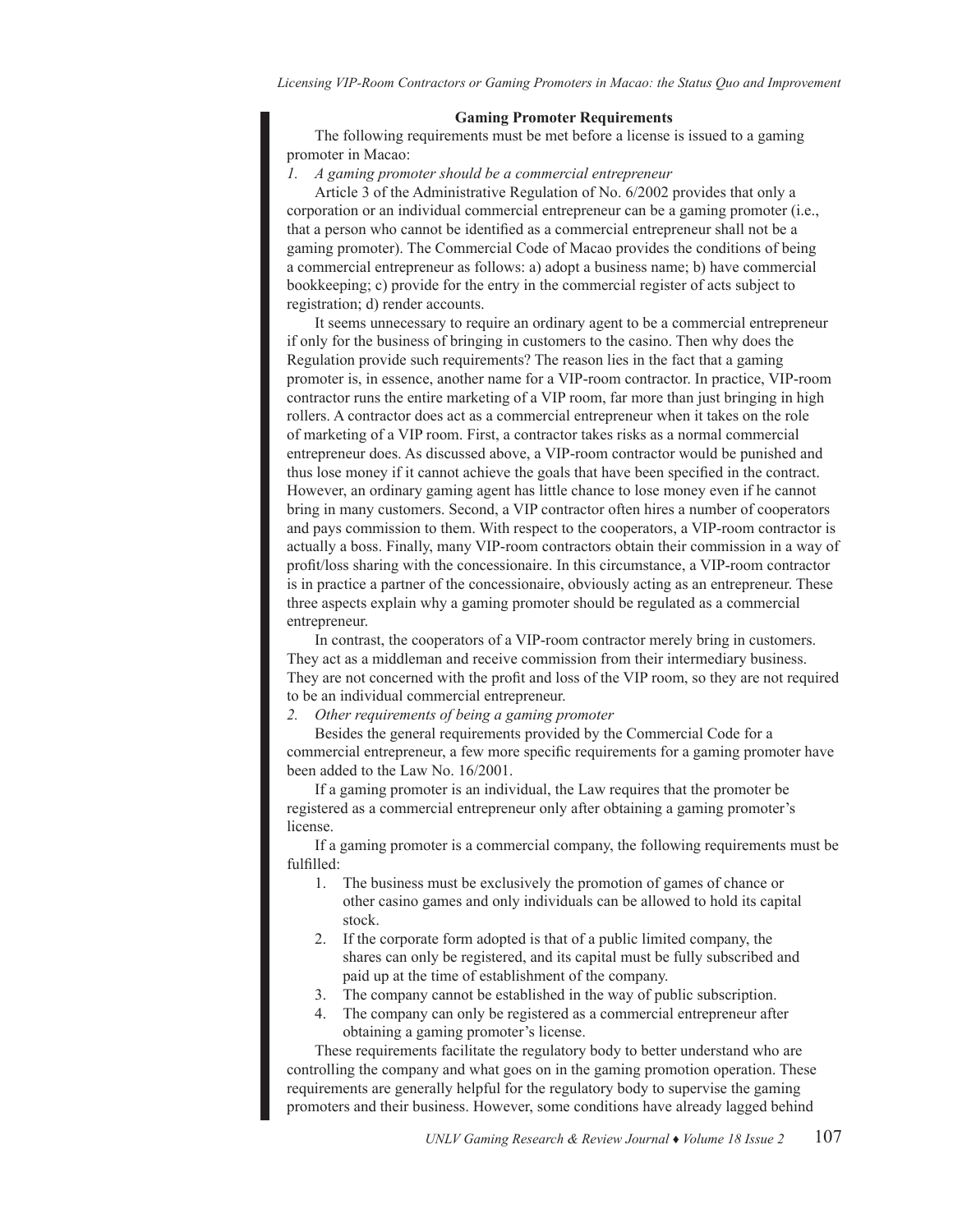the reality. For example, the Law forbids establishing a gaming promotion company in the way of public subscription, but a couple of gaming promoting companies such as Neptune Group Ltd, Dore Holdings Ltd and Asia Entertainment & Resources Ltd have been listed in the exchanges of Hong Kong, the United States and other countries (Quintã, 2013). The Macao government has not taken any appropriate measures to keep track of, regulate and supervise these companies.

*3. Suitability check by the regulatory body*

A license cannot be issued to a gaming promoter unless it is found suitable by the regulatory body. But the gaming laws do not specify what conditions or factors lead the regulatory body to make the decision of "suitable" nor what causes it to fail the application.

Nonetheless, the matters to be considered by the regulatory body in determining the suitability can be identified by the designed information that an applicant is required to submit to the regulatory body.

For a company, the information includes:

- 1. Capital of the company;
- 2. Financial resources of the company;
- 3. Relative business experience in gaming promotion;
- 4. History of bankruptcy or insolvency;
- 5. History of law suits;
- 6. Investigations on the company conducted by a government if there are any;
- 7. Other information such as the organization structure of the company, history of being refused to grant any licenses, etc.

For an individual, the information includes:

- 1. Employment history, especially the employment related to gaming industry;
- 2. Applications for licenses either in or outside Macao and whether being denied;
- 3. Criminal record, including criminal investigation record;
- 4. Whether being investigated by a government for any other reasons;
- 5. Civil law suits, if any, especially related to finance or taxation;
- 6. Whether being denied to work in gaming industry;
- 7. Financial history such as information related to bankruptcy, insolvency, liquidity, whether property was confiscated by credit institutions, etc.

# **Improving Macao's Licensing System**

The unique system of Macao's VIP rooms can be dated to around 1984, when the monopoly concessionaire, the Sociedade de Turismo e Diversões de Macau S.A. (STDM), outsourced some of its own VIP rooms to certain third parties (Siu, 2010). For almost two decades from the beginning of the system, to 2002, when the articles related to gaming promoters in the Law No. 16/2001 took effect, little regulation was imposed on VIP rooms. This is largely due to the fact that the entire gaming industry in Macao was barely regulated by the government during the period of monopolistic operation. At that time, the monopoly concessionaire was, for the most part, self-regulated in the name of "entrusted regulation by the government of Macao" (Wang, 2012). Therefore, the license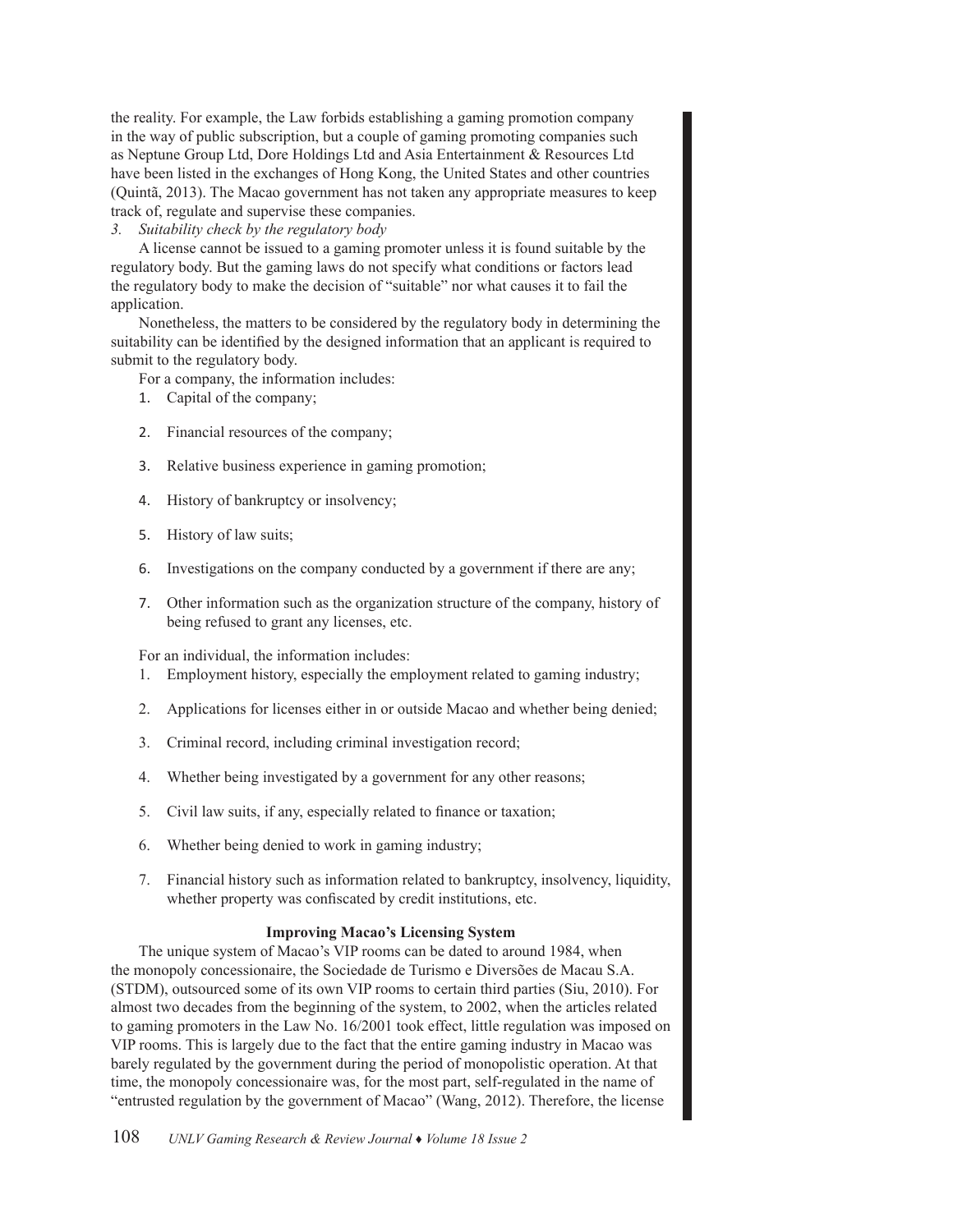system initiated in the Law No. 16/2001 marks a big leap and a great progress to the regulation of VIP rooms, gaming promoters, and the entire gaming industry.

However, more work needs to be done in order to improve the effectiveness of the regulatory system in deferring unfit people from entering into the gaming industry. The Macao government should take into consideration two essential amendments.

First, the licensing requirement should be extended to the cooperators of a gaming promoter. Currently the cooperators are only required to submit, through the gaming promoter, their identification certifications and criminal records to the regulatory body. According to the law, the regulatory body may review the name list of cooperators that a gaming promoter submitted and reject part of it or even the entire list. However, as the cooperators do not submit sufficient information to the regulatory body nor does the regulatory body do any substantial check to the background of the cooperators, how can the regulatory body determine effectively whether to reject a cooperator or not? Specific information similar to the information required for promoters such as employment history, financial history, civil law suits and criminal record must be submitted for check and the regulatory body must carry out their responsibility seriously in order to prevent unsuitable people from entering the industry.

The number of cooperators working in the industry, whose background the government knows little about, is estimated to be big. In 2013, over 230 gaming promoters, including both companies and individual commercial entrepreneurs, hold the status of licensee. If each licensee hired just a couple of cooperators, a few thousands of cooperators could possibly be active in the industry. What is this big group of people like? Are they all suitable for working in the gaming industry? These questions can easily be asked as most of the transactions in VIP rooms are not open to the public. Moreover, the image of the gaming industry could be badly hurt whenever illegal activities, such as collecting gaming debt by means of violence by the cooperators, were reported.

In addition, it does not make sense to license the gaming promoter while exempting the cooperators, as the work of the cooperators is as same as that of a gaming promoter in terms of the role of intermediary. The cooperators manage to approach wealthy people and bring them into the VIP rooms to gamble and take care of their needs. These activities are exactly within the definition of gaming promoter in the Law. The only difference between a gaming promoter and a cooperator is the source of their commission. The insignificant difference should not become a reason of sparing the cooperators from licensing.

Second, the regulatory body should consider using more methods, such as onsite investigation, to increase the effectiveness of the license system. Previously, the regulatory body only carried out paperwork verification, rarely interviewing the applicants and their connections and checking the real cash flow in the banks. Obviously, merely checking the paperwork doesn't allow the regulators to determine appropriately whether the applicants are suitable or not.

# **Difficulties the Regulatory Body Faces in Strengthening the Licensing System**

A couple of obstacles may hinder the Macao government from implementing new requirements to strengthen the licensing system on VIP rooms.

First, Macao needs much help or cooperation from other jurisdictions to do thorough financial and background checks for licensing, as quite a number of gaming promoters and their cooperators come from outside Macao such as Mainland China, Hong Kong, Taiwan, etc., and most business transactions are cross-border. Macao is a small city with an area of around 30 square kilometers and a population of 600,000. It is part of Mainland China in terms of sovereignty, but enjoys a high degree of autonomy: its political system is different from Mainland China. Macao has its own customs and its own law. Therefore, if the regulatory body makes full investigation of the license applicants, it must seek support from other governments. However, it is not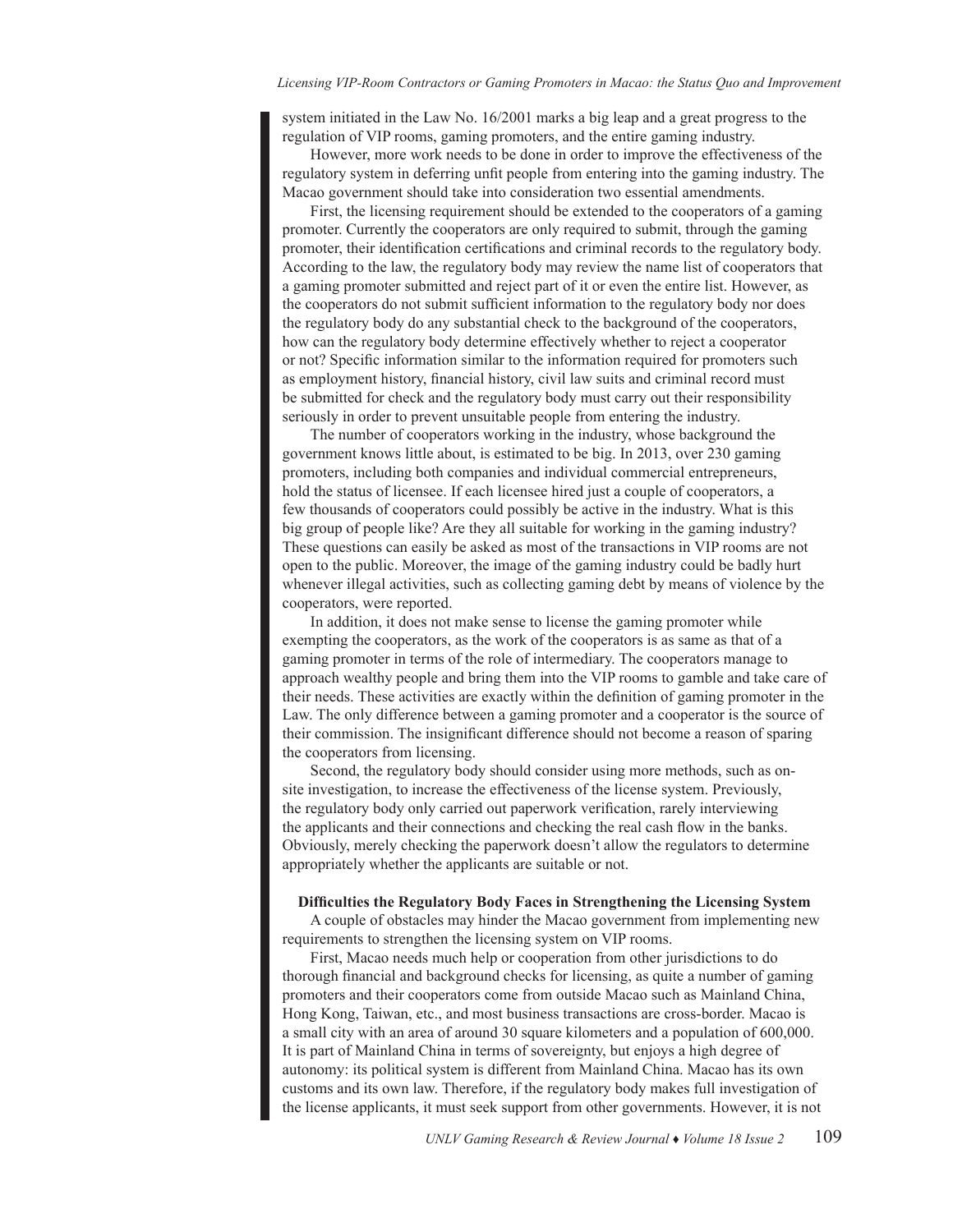always easy to get things done if relying too much on other jurisdictions.

Second, the government of Mainland China treats gaming promotion as a crime and the gaming promoters and their cooperators as criminals. No one dares to promote gambling publicly in Mainland China. In fact, the gaming promoters or their cooperators have been approaching and bringing wealthy people to Macao in the name of travelling or even in secret. Licensing the cooperators will bring them above board and the government of Mainland China can easily catch and put into prison those who break the law.

Finally, harsh regulation to the gaming promoters and their cooperators may heavily hit the gaming industry. The business of VIP room plays a very important role in Macao's gaming industry, accounting for more than three-fourths of the total gaming revenue of Macao. Any uncertainty that a new and stricter regulation could cause to VIP rooms will probably result in fluctuation of the gaming revenue and even the instability of the entire society. So the government has to be very cautious to take new measures or actions to VIP rooms. When they do, a strategy of step-wise introduction of new regulations could be better than that of an influx of new/stricter regulations.

#### **Conclusion**

In short, the Macao government faces a dilemma in regulating VIP rooms. On the one hand, it hopes to strengthen the regulation to VIP rooms as they have long been suspected to be linked to crimes such as money laundering, loan sharking and other type of organized crimes, and the government has received pressure from the public in Macao, the government of Mainland China and international community. On the other, stricter regulation may have a good chance to lead to downturn, or even dramatically decrease, of the gaming revenue which accounts for the very large part of financial resources of the Macao government. What's more, the regulatory body faces a number of practical obstacles to fully investigate in order to issue licenses. Nevertheless, the Macao government should not give up on seeking support from other jurisdictions, especially Mainland China, when inspecting the background of the license applicants because full investigation is critical to ensure the effectiveness of the licensing system. It is important for the government to understand that it may have some chance to obtain support from Hong Kong and Mainland China, because the three places are all part of the same country and they share the same interest in more strictly regulate gaming promoters. The Macao government should work hard to find proper ways to overcome the difficulties and dilemma in order to ensure both the integrity and the continuous growth of the gaming industry.

### **References**

- Gaming Inspection and Coordination Bureau Macao SAR. (2013). *Gaming Statistics*. Retrieved from http://www.dicj.gov.mo/web/en/information/DadosEstat/2014/content. html#n1
- Schwartz, D. G. (2011). *Major Gaming Jurisdiction: Ten-Year Comparison*. Retrieved from http://gaming.unlv.edu/reports/10\_year\_comp.pdf
- Schwartz, D. G. (2014). *Nevada Gaming Revenues 1984-2013: Calendar Year Results for Selected Reporting Areas*. Retrieved from http://gaming.unlv.edu/reports/NV\_1984\_ present.pdf
- Siu Lam, C. (2010). The regulation of VIP room contractors in Macau. *Casino Enterprise Management*, June 2010. Retrieved from http://www.casinoenterprisemanagement. com/articles/june-2010/regulation-vip-room-contractors-macau
- Nevada Gaming Control Board. (2012). *Gaming Revenue Report*. Retrieved from http:// gaming.nv.gov/modules/showdocument.aspx?documentid=7618
- Quintã, V. (2013, October 7). Junket operators seek image makeover at gaming show. *Macau Business Daily*. Retrieved from http://macaubusinessdaily.com/Gaming/Junketoperators-seek-image-makeover-gaming-show